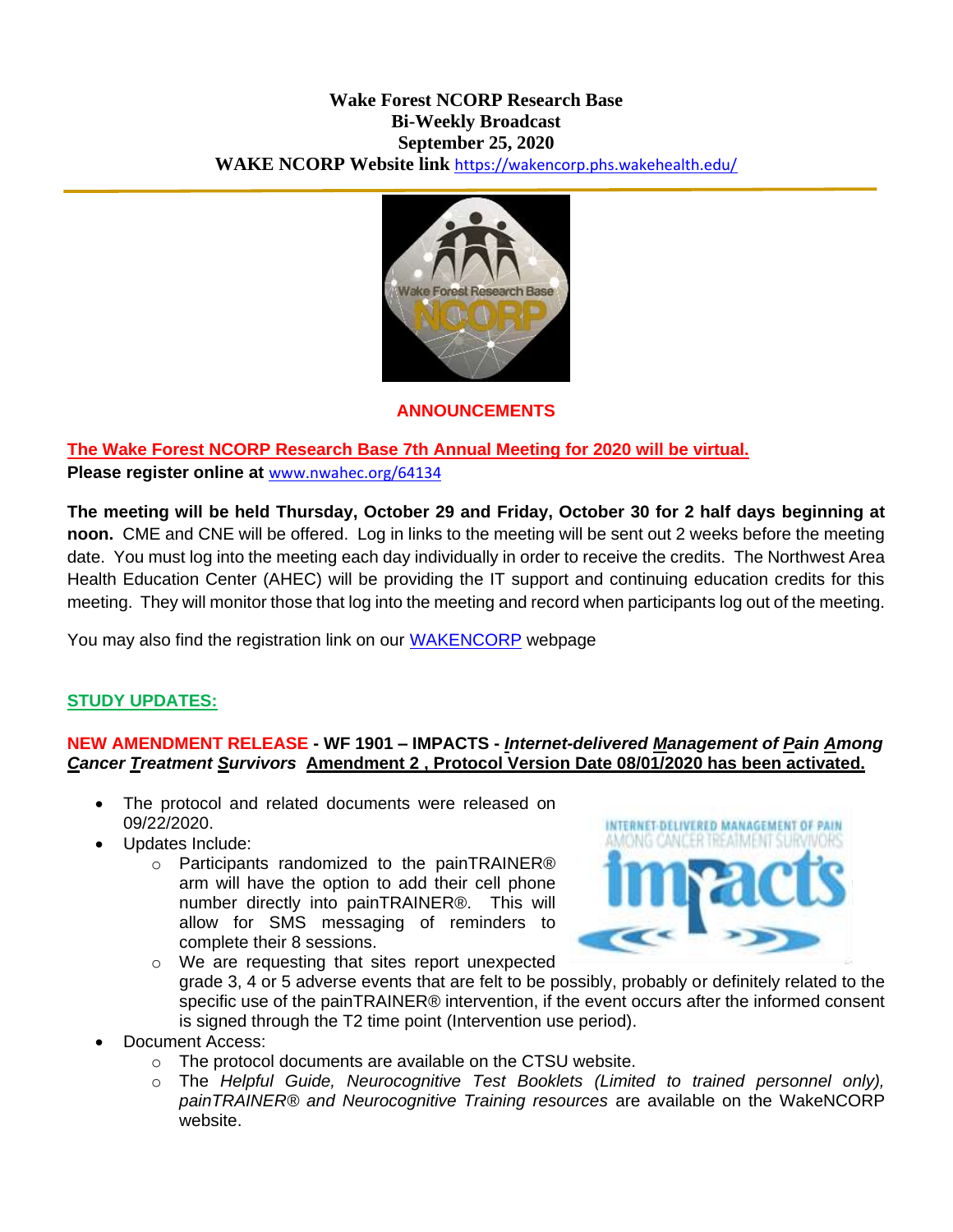- Note: Helpful guide has been updated to version 9/22/20 with revised path to painTRAINER® training on page 3 and additional painTRAINER® troubleshooting for malware on page 20.
- Sites interested in participating should contact NCORP@wakehealth.edu: Attn: WF-1901 and request a start-up packet. Please note that the Per Patient Reimbursement for this study will come directly from Wake NCORP, therefore subawards must be in place before your site can become activated. Please refer to your study start-up packet details to begin this process now, if you are interested in participating in this new study.
- Regulatory requirements to activate this study can be found in the protocol on the [CTSU](https://www.ctsu.org/Public/Default.aspx?ReturnUrl=%2f) website.
- If there are any questions regarding the WF-1901 activation or site registration procedures, please contact [NCORP@wakehealth.edu;](mailto:NCORP@wakehealth.edu) Attn: WF-1901

## **WF 1805CD – HN Star –** *Implementation of and Effectiveness Trial of HN Star*

- The Wake Forest NCORP Research Base's new CCDR study was activated on August 10, 2020. The recording of the August informational webinar is posted to the [WAKENCORP](https://wakencorp.phs.wakehealth.edu/) website. If you would like a copy of the webinar slides or are interested in participating in this study, **please contact NCORP@wakehealth.edu.**
- An amendment is in progress with an anticipating activation date in October.

## **WF 1804CD AH-HA –** *Assessing Effectiveness and Implementation of an HER Tool to Assess Heart Health Among Survivors*

- Amendment 3 has been activated, and all revised documents have been posted to CTSU.
- The study has been amended to include:
	- Waiver of documentation of written consent
	- **Study visit conducted via videoconference**
- Updated site eligibility by removing list of participating sites from the cover page.
- Spanish documents (surveys and recruitment materials) were posted to CTSU 08/21/2020. The protocol version date is 06/05/2020.

**Please contact Eleanor Davidson at [ecdavids@wakehealth.edu](mailto:ecdavids@wakehealth.edu)** if your site is interested in participating in this study. *NOTE: this is a site specific protocol which requires pre-approval to participate.*

## **WF-1806 M&M** *Myopenia and Mechanisms of Chemotherapy Toxicity in Older Adults with Colorectal Cancer (M&M)* **Amendment 3, Protocol Version Date 05/01/2020**

- The amended protocol and related *English* documents were released on Thursday, August 20th.
- The associated translated Spanish documents for the same version are now posted to the CTSU website (Post date: 09/16/2020)
- The protocol documents are available on the [CTSU](https://www.ctsu.org/Public/Default.aspx?ReturnUrl=%2f) website at this time.
- The *Helpful Guidelines*, *FAQs*, and *Training Attestation* documents are still available on the [WAKENCORP](https://wakencorp.phs.wakehealth.edu/) website.

If there are any questions regarding the WF-1806 activation or site registration procedures, please contact [NCORP@wakehealth.edu;](mailto:NCORP@wakehealth.edu) Attn: WF-1806.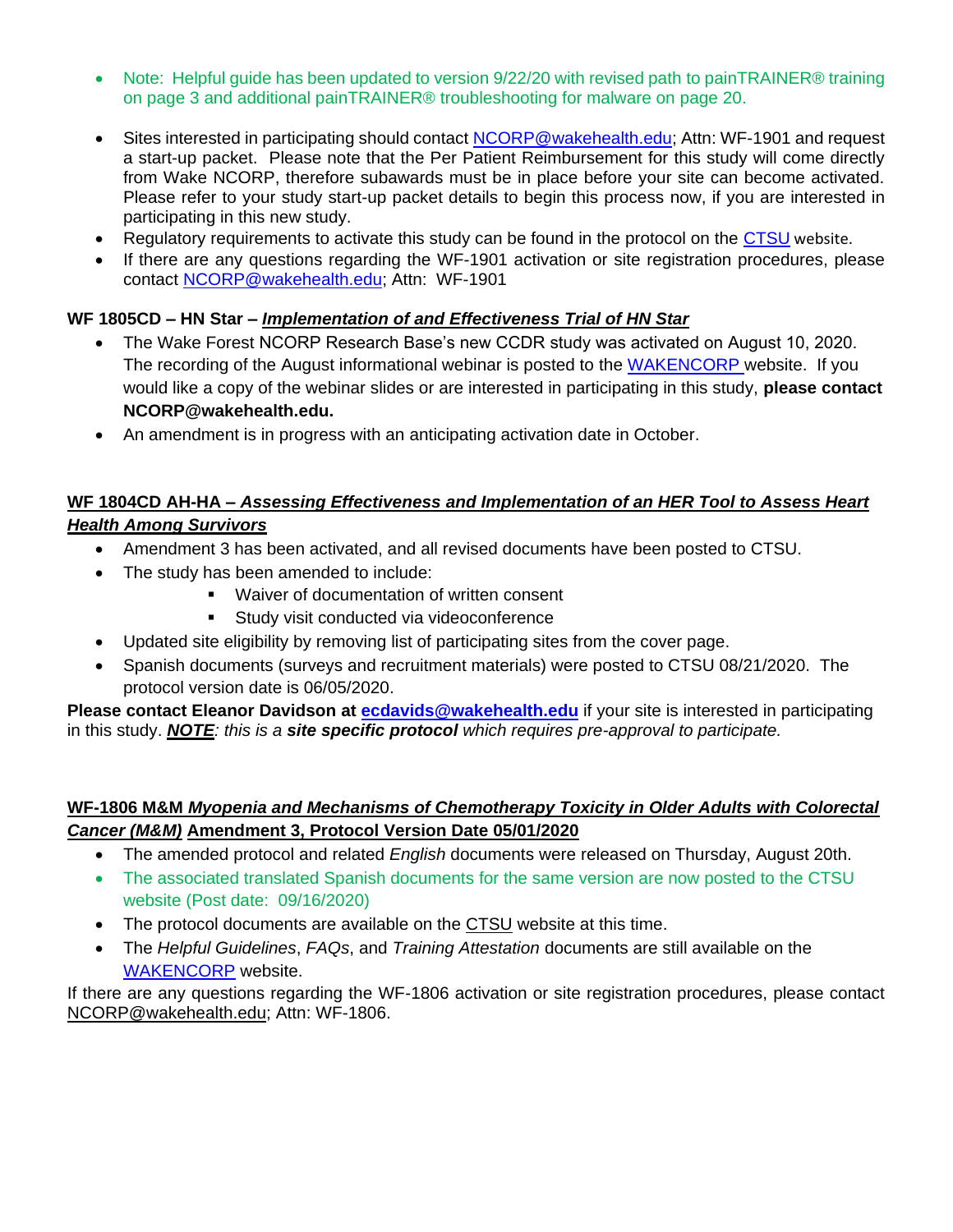#### **WF 97116 REMEMBER –** *A Phase 3 Randomized Placebo Controlled Clinical Trial of Donepezil in Chemotherapy Exposed Breast Cancer Survivors with Cognitive Impairment*

- **WE NEED YOUR HELP!** We are closing in on our target accrual for the REMEMBER study. Currently we have accrued 257 patients and our target is 276! We would like to encourage you to focus on minority accruals as we would like to increase our percentage for this study. This is NOT a restriction, just a reminder and update for this study.
- **Patient Status Forms –** Please remember to fill out a Patient Status form once your patient has completed the study intervention and follow-up. You should also fill out a Patient Status form whenever your patient stops taking the study medication for any reason or withdraws from the study.

## **General WF NCORP RB Biospecimen Lab Management:**

#### **Shipping Address Change**

The address for samples to be shipped for DNA isolation on the two studies listed below has changed. *Please request new pre-paid shipping labels by sending your Site's contact name and address to [NCORP@wakehealth.edu.](mailto:NCORP@wakehealth.edu)* If you have a sample to send before you receive your replacement labels, you may still use your current labels as we will be monitoring the other address for packages.

- WF-97116 Remember
- WF-1801 Ramipril

The new address is: WF NCORP Biospecimen Lab Wake Forest Biotech Place 575 Patterson Avenue, Suite 240-250 Winston-Salem, NC 27101 Phone: (336) 716-2581

## **NOTE: Missed samples can be collected at any future clinical or study visit as it reflects a germline process that will not be affected by treatments.**

- Please request your lab kits before you run completely out of kits. This will ensure that there will be no delay in getting samples shipped to the Biospecimen Laboratory.
- Please check and record your stored Biospecimen kit expiration dates.
- Please do not ship samples on Thursday or Friday so that samples will not arrive on the weekend.

#### **General Data Management** – **How do I find my REDCap data queries?**

*For studies using REDCap data entry (WF-20817CD OASIS, WF-97415 UPBEAT, WF-1801 RAMIPRIL, WF-1802 PCW, WF-1804CD AH-HA, WF-1805CD HN-STAR, WF-1806 M&M and WF-1901 IMPACTS) please click the "Resolve Issues" link on the left side menu to check for any open data queries.*

*Please email [NCORP@wakehealth.edu](mailto:NCORP@wakehealth.edu) with any questions you may have regarding the Bi-Weekly information.*